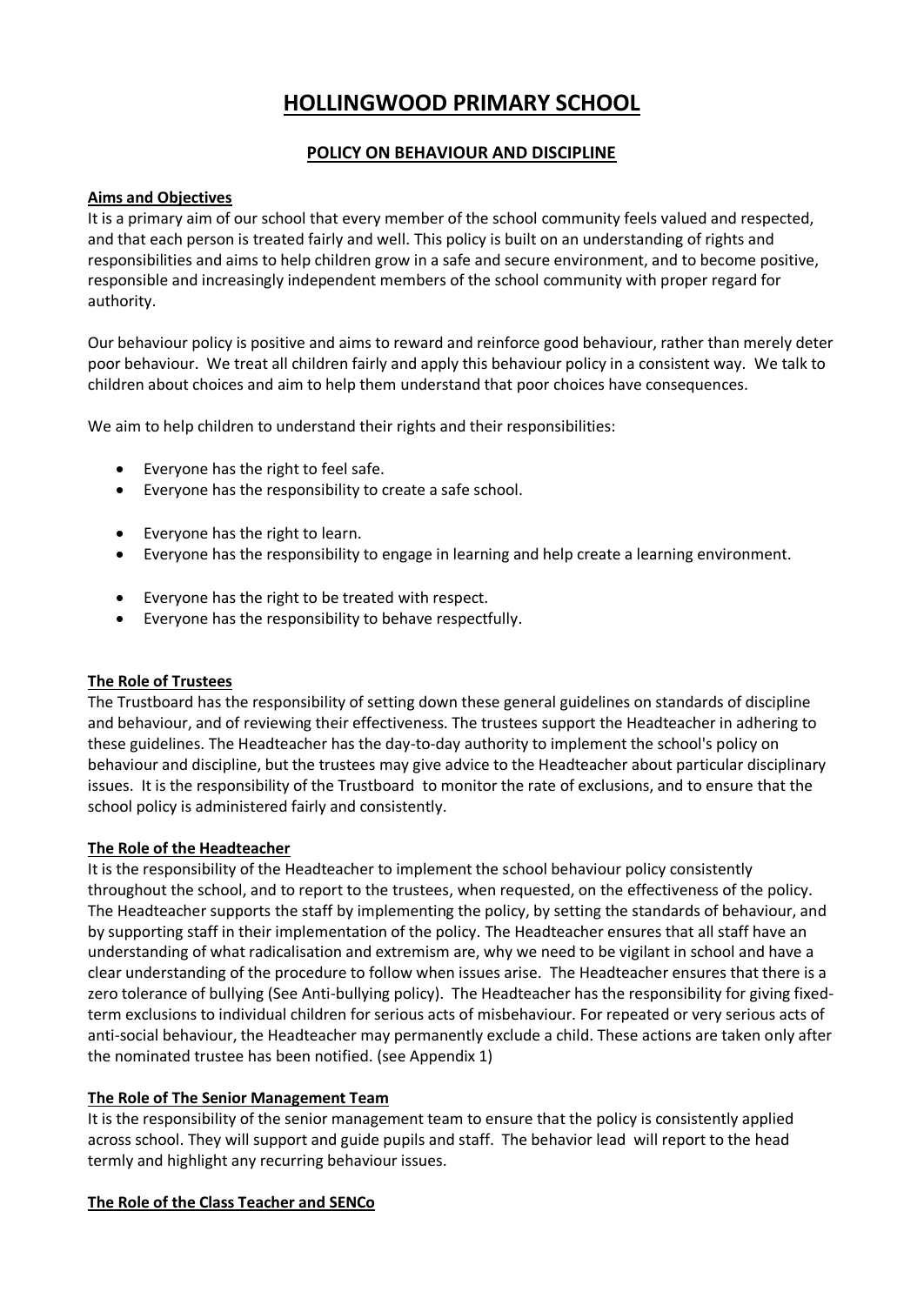It is the responsibility of class teachers and all support staff to ensure that the school rules are followed in their classes. They will help children to have a basic understanding of their rights and their responsibilities and behave appropriately when in school. The class teachers in our school have high expectations of the children with regard to behaviour and they strive to ensure that all children work to the best of their ability. The class teacher treats each child fairly. The teacher treats all children in their class with respect and understanding. Teachers reward good behaviour and consistently apply consequences when children make the wrong choices. The class teacher reports to parents and carers about the progress of each child in their class, in line with the whole-school policy. The class teacher will contact a parent if there are concerns about the behaviour or welfare of a child. If concerns continue with regard to a child a concerns sheet will be completed and passed to the The Behaviour Lead/SENCo. The behavior Lead/SENCo will then consider all the evidence and target support from within school e.g Learning mentor allocated time. The SENCo may also involve outside agencies.

#### **The Role of the Lunchtime Supervisor**

It is the responsibility of the Lunchtime Supervisor to ensure that the children for whom they are responsible have an understanding of their rights and responsibilities and that the children behave in a responsible manner during the lunch break. The Lunchtime Supervisors in our school have high expectations of the children with regard to behaviour. The Lunchtime Supervisor liaises with the class teacher about the behaviour of the children in their class.

# **The Role of Parents and Carers**

The school collaborates actively with parents and carers, so that children receive consistent messages about how to behave appropriately. We explain the school rules in the school prospectus, and we expect parents and carers to read them and support them. We expect parents and carers to support their child's learning, and to cooperate with the school, as set out in the home–school agreement. We understand the importance of a supportive dialogue between home and school, and we inform parents and carers immediately if we have concerns about their child's welfare or behaviour. If the school has to use reasonable sanctions to punish a child, we expect parents and carers to support the actions of the school. If parents and carers have any concerns about the way that their child has been treated, they should initially contact the class teacher. If the concern remains contact Key Stage leaders and then the Headteacher. If these discussions cannot resolve the problem parents may contact the school governors.

#### **Monitoring and Recording**

The Headteacher monitors the effectiveness of this policy on a regular basis and also reports to the trustees, if necessary, making recommendations for further improvements. The school keeps a variety of records concerning incidents of misbehaviour. The class teacher records minor classroom incidents. The Headteacher records those incidents in which a child is sent to him/her on account of bad behaviour. We also keep a record of any incidents that occur at break or lunchtimes. The Headteacher keeps a record of any child who is excluded for a fixed-term, or who is permanently excluded. All staff should record serious incidents of poor behaviour on the Safeguard Monitor system.

See Appendix 1 and 2

Signed . . . . . . . . . . . . . . . . . . . . . . . . . . . . . Headteacher Mr J C Duke

Reviewed by . . . . . . . . . . . . . . . . . . . . . . . . Assistant Head Mrs D Walton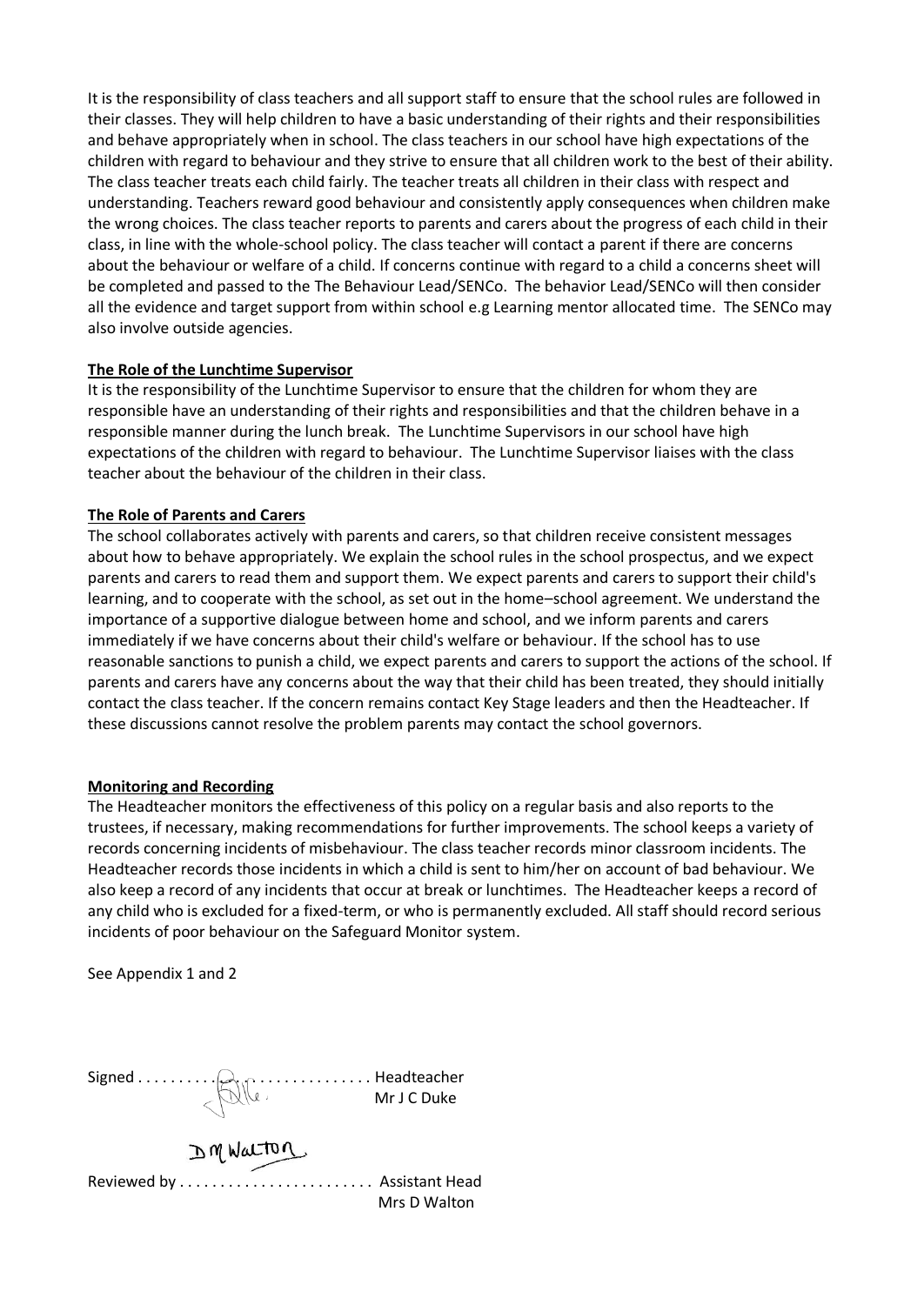$M$ . Thory

Signed . . . .. . . . . . . . . . . . . . . . . . . . . . . . . CEO Mr M Thorp

Revised: January 2022

Review Date: January 2024

# **Appendices**

1 Fixed term and permanent exclusion

2 Rewards and sanctions